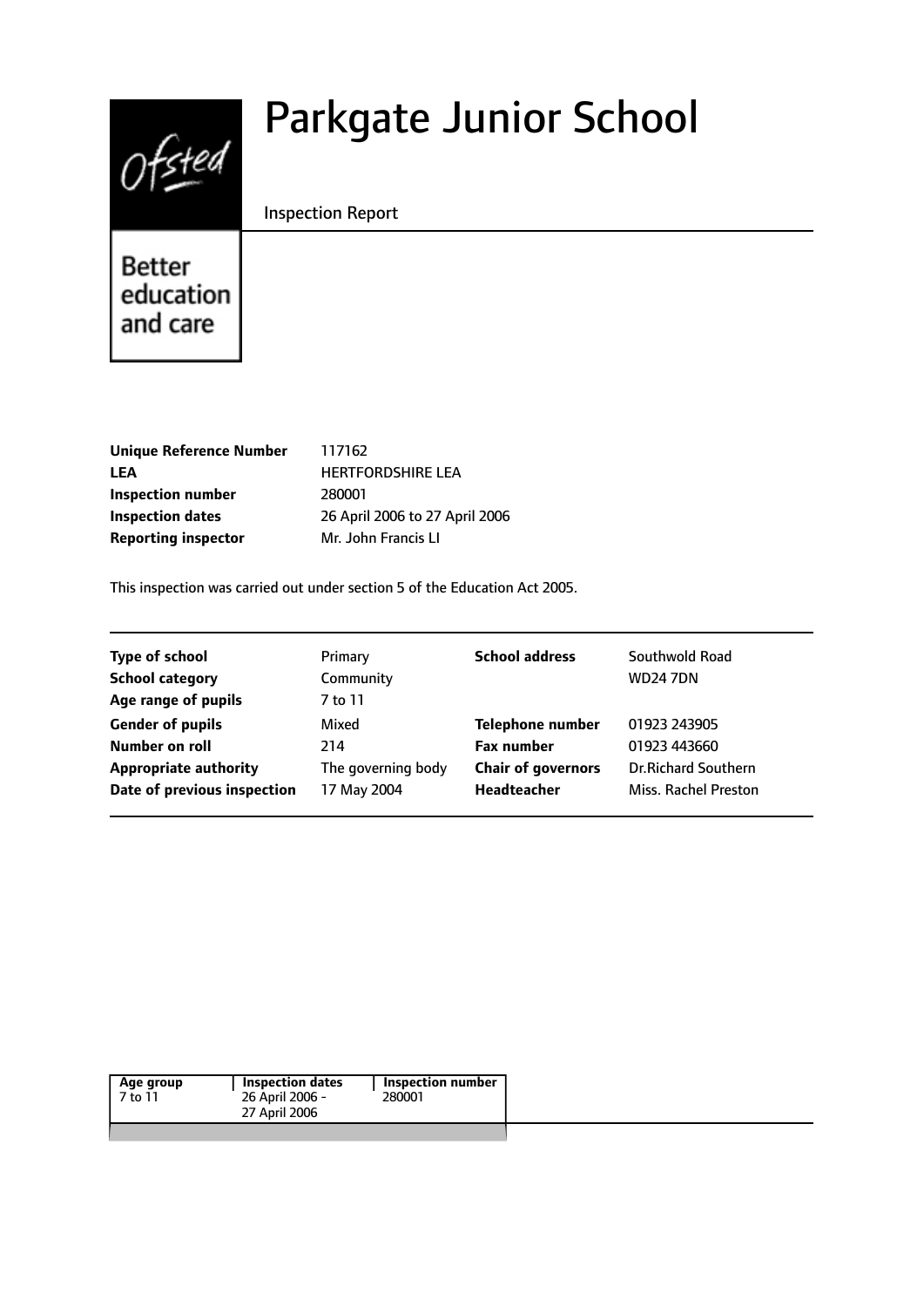© Crown copyright 2006

#### Website: www.ofsted.gov.uk

This document may be reproduced in whole or in part for non-commercial educational purposes, provided that the information quoted is reproduced without adaptation and the source and date of publication are stated.

Further copies of this report are obtainable from the school. Under the Education Act 2005, the school must provide a copy of this report free of charge to certain categories of people. A charge not exceeding the full cost of reproduction may be made for any other copies supplied.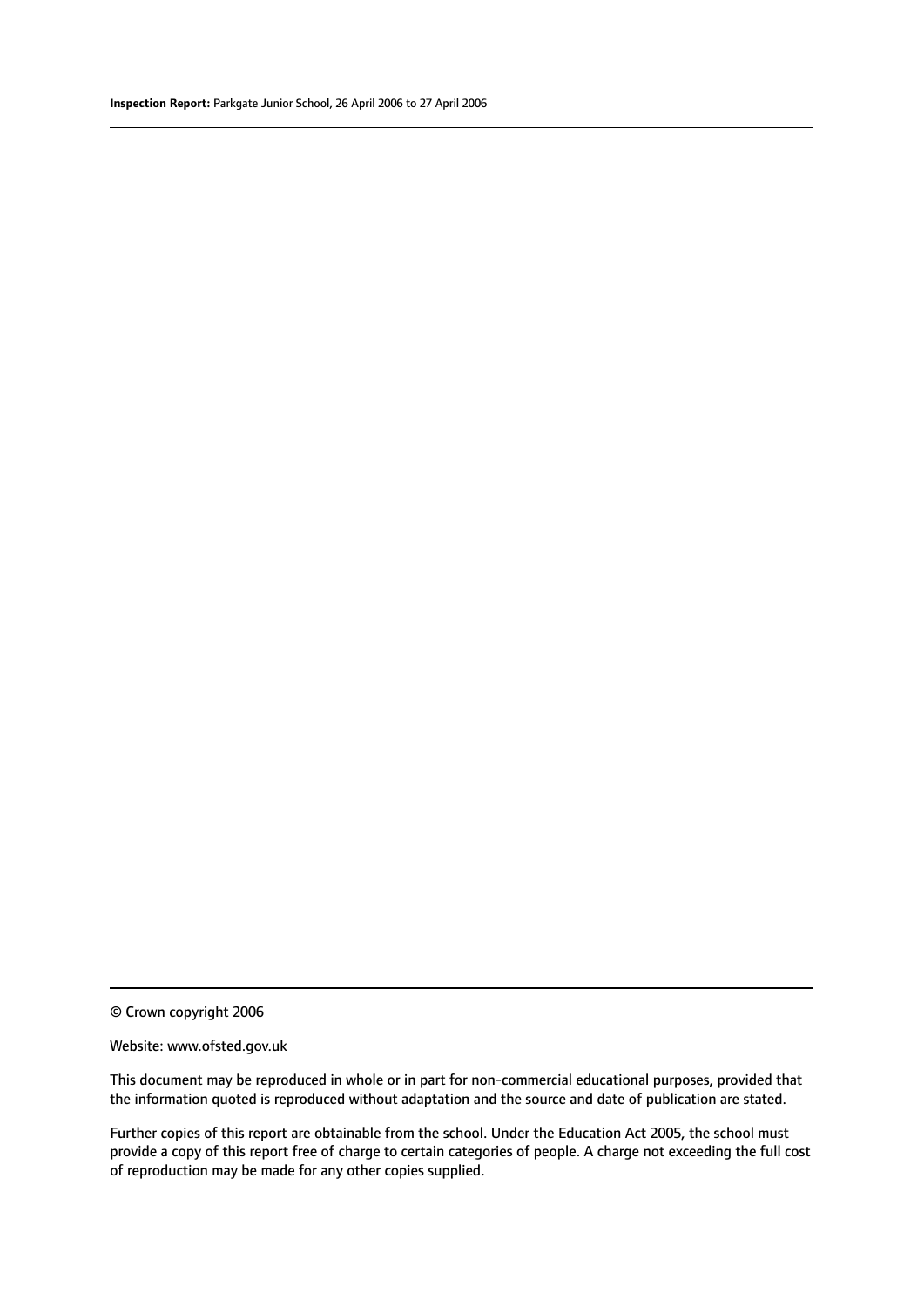# **Introduction**

The inspection was carried out by two Additional Inspectors.

#### **Description of the school**

This is an average sized junior school. A third of the pupils come from minority ethnic families, the largest groups being of Pakistani and African-Caribbean heritage. A higher than average proportion of pupils has English as an additional language but none are at the early stages of learning English. The number of pupils moving in and out of the school is below average. The percentage of pupils eligible for free school meals is below average, as is the number who have learning difficulties or disabilities. Attainment on entry is average. There has been a large turnover of staff in the last two years. The headteacher was appointed to the post in February 2006 after a period as deputy headteacher and acting headteacher.

#### **Key for inspection grades**

| Grade 1 | Outstanding  |
|---------|--------------|
| Grade 2 | Good         |
| Grade 3 | Satisfactory |
| Grade 4 | Inadequate   |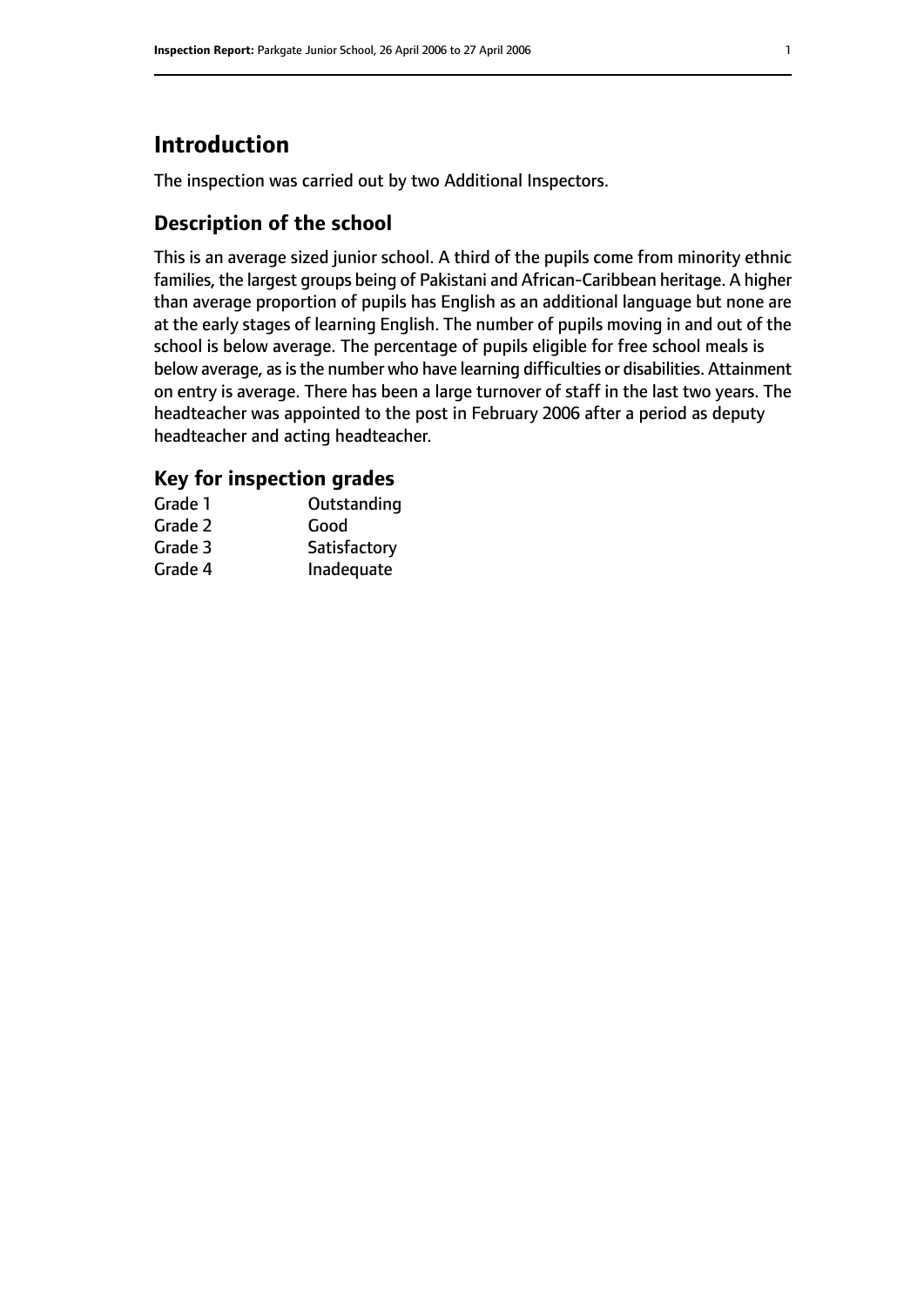## **Overall effectiveness of the school**

#### **Grade: 3**

Parkgate provides a sound education for its pupils and gives satisfactory value for money. However, this is a school that is moving ahead rapidly. There has been good progress since the last inspection and through accurate self-evaluation the school continues to build well on these foundations and has the capacity to improve further. Parents report significant improvements to the school over the last three years and visitors are impressed by its calmness and the welcome they receive. Parents are also very positive about the care provided and the quality of the learning. Indeed, they rate many aspects of the school more highly than the school does itself. Pupils point out how much they enjoy school, the interesting range of lessons and what the teachers do for them. This is reflected in their positive attitudes and good behaviour. They report that bullying is rare and when it happens it is dealt with quickly and effectively. The school council has an important role in offering suggestions and making decisions that will affect pupils and is proud of the improvements it has been involved in. The headteacher gives a strong lead in encouraging a positive climate for improvement. Senior managers support this continuing improvement through the systems they have put in place and the example they set as teachers. Because the conditions for learning are good, pupils apply themselves well. Teaching, like standards and achievement, is satisfactory overall, but is improving and has many good elements that the school's leadership is building on. The achievement of the more able pupils is a strong feature of the school's work. Marking is not used effectively enough to identify gap in pupils' knowledge. Lesson planning does not always meet the needs of different groups of pupils, especially in mathematics.

#### **What the school should do to improve further**

- Raise achievement levels through improving teachers' planning, and in particular the provision in mathematics. - Use marking more effectively to identify gaps in pupils' knowledge so these can be tackled more readily. - Ensure that planning meets the needs of pupils of different abilities and from different ethnic groups.

### **Achievement and standards**

#### **Grade: 3**

From average levels of attainment when they come into the school, pupils make satisfactory progress and achieve average standards by the end of Year 6. There has been a steady improvement in test scores in mathematics over the last two years while those for English and science have remained fairly constant. There is generally little difference between the overall progress and attainment of most groups of pupils in the school; however, test results show that higher attaining pupils did better than expected in English and mathematics. They also show that while the school provided well for higher attaining pupils, particularly in English and mathematics, it was less effective in raising the standards of some lower attainers in mathematics. Since the school's evaluation of this, the strategies put in place to address the areas of weakness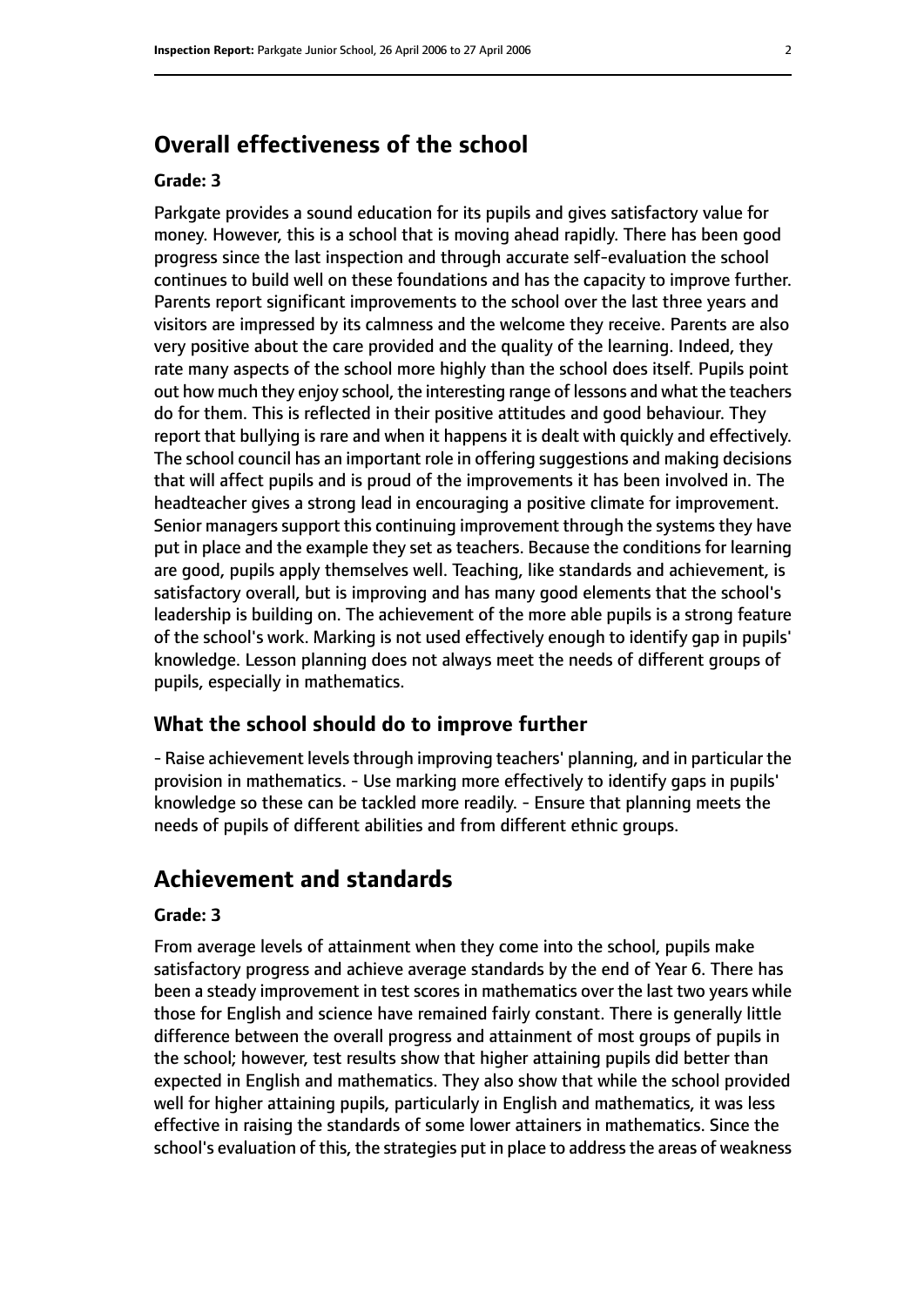are proving successful and there is clear evidence of improved progress across the school. An important element in this is the contribution made by the teaching assistants. However, the impact has not yet been seen in all groups and rates of progress are not yet consistent for all ethnic groups.

#### **Personal development and well-being**

#### **Grade: 2**

Attendance levels are good. Pupils enjoy their time at school and speak fondly of their teachers. As one boy commented 'I come to school for my lovely friends and my lovely teachers'. As a result, behaviour is good and it is rare for learning to be disrupted. Pupils know right from wrong and discuss moral and spiritual issues sensibly. Empathy for the less fortunate is well established. Social development is very good and pupils have a strong voice in how the school is run. Pupils respond well to the school's promotion of cultural understanding and appreciate the chance to share in the celebrations of a range of faiths and ways of life. Pupils know how to keep themselves safe and are quick to alert an adult if they are at all worried about bullying. They also have a sound understanding of how to lead a healthy life through diet and exercise, an area for further development as they become involved in the Healthy Schools programme. Pupils make a very good contribution to the community and willingly take on jobs and responsibilities around school. School councillors take their role very seriously and make a valuable contribution to the smooth running of the school, but there is still further opportunity for their role to be extended. Pupils' increasing independence in learning and their improving literacy and numeracy skills are preparing them soundly for the future.

# **Quality of provision**

#### **Teaching and learning**

#### **Grade: 3**

Teaching and learning Teaching and learning are satisfactory overall. However, there are examples of consistently good teaching across the school. The leadership has a clear view on the quality of teaching and has put into place strategies aimed at raising it all to a good level. Pupils are clear about what they are to learn and the teachers make frequent reference to the targets they are working towards. This means teachers and pupils can check on progress towards these. The features that stop some of the satisfactory teaching from being good are to do with aspects of lesson planning and marking. Not all of the planning has the sharp detail needed about the provision for different groups of pupils. Good provision for the average and more able pupils ensures they make good progress, often through the opportunities they have for investigative work. However, in some instances the work for lower attainers is less well matched, for example in mathematics, and not as effective in moving them on fast enough. This is also seen where the regular errors in pupils' work are not always picked up on and dealt with quickly.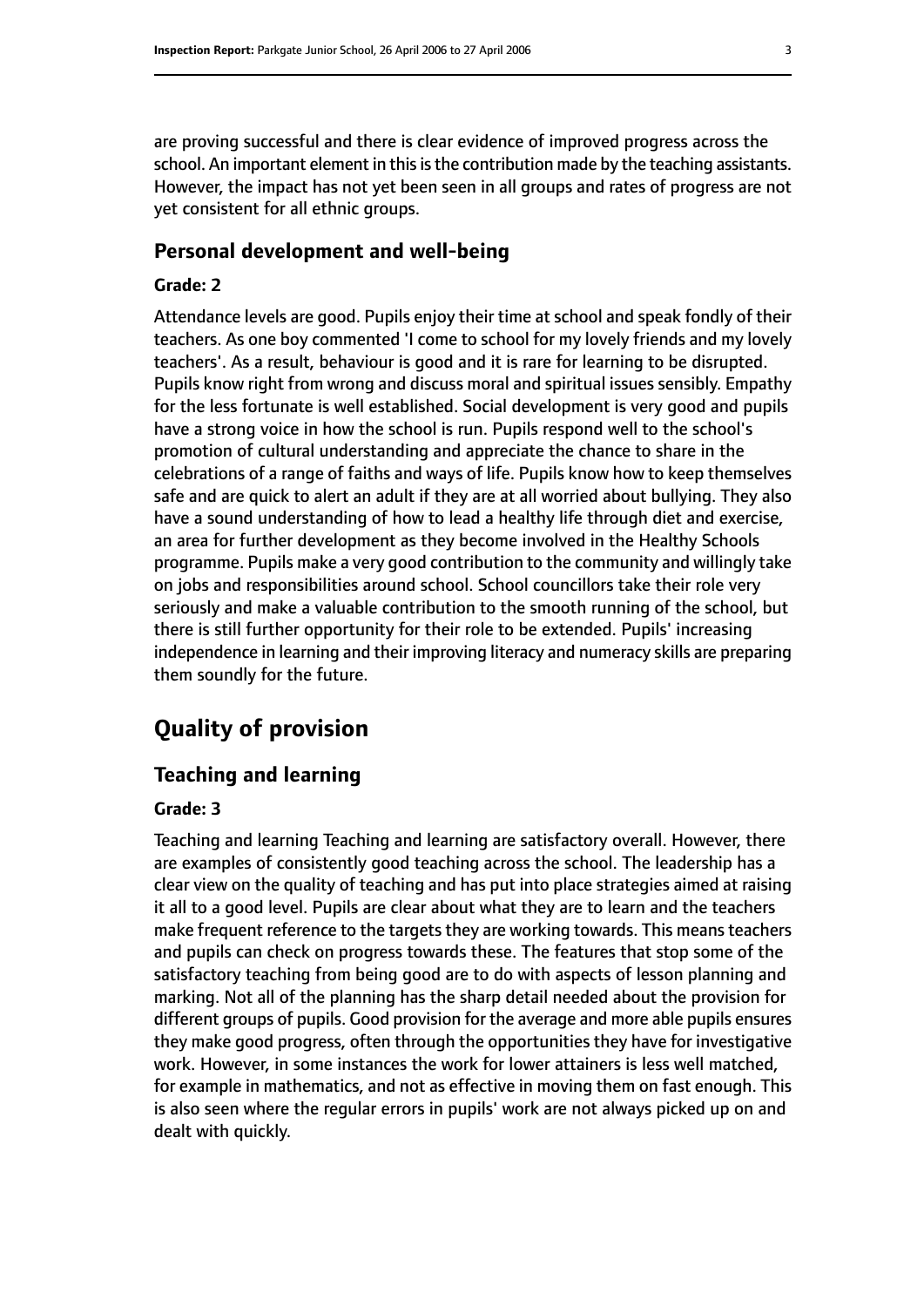#### **Curriculum and other activities**

#### **Grade: 2**

From what was an over-concentration on the core subjects of English and mathematics previously, pupils now experience a wide range of exciting subjects and activities. The school ensures that all pupils have equal access to all subjects. Pupils appreciate being able to participate in investigations and practical activities and now list subjects such as art and design and technology amongst their favourites. Opportunities for pupils to take charge of their own learning are improving, allowing them to develop and extend their own ideas. These are being developed still further as senior managers work to build stronger links between subjects. Information and communication technology plays an important part in many subjects and teachers are using the interactive white boards with increasing skill to extend learning. The school offers a good range of extracurricular activities, with a strong emphasis on sport. This has a positive impact on the way the pupils feel about school and promotes the school well in the local community.

#### **Care, guidance and support**

#### **Grade: 2**

Methodically organised systems and close communication between school and home underpin the very good attention to health and safety, first aid, child protection and medical needs. Parents are very happy with the way their children are cared for and they also feel they are valued members of the school community. Many are particularly pleased with the smooth transfer from infant to junior school. The school works effectively to improve the attendance of pupils who are frequently absent. Pupils feel safe, secure and happy at school and know their concerns are dealt with effectively. Teachers give good academic support and guidance. Pupils' progressis carefully tracked to check how well they are doing and extra support is quickly put into place should the need arise. Work on target setting that also involves pupils in their own assessment is strengthening this.

#### **Leadership and management**

#### **Grade: 3**

The headteacher has taken a rigorous approach to improving progress and raising expectations at all levels. This commitment is seen through the quality of the monitoring, the detailed analysis of data, and the strategies put in place to address identified weaknesses. She is well supported by an active and knowledgeable governing body. Through monitoring and subject reviews, senior managers have set up good systems clearly aimed at raising standards. However, with the relatively short time they have been in place, the full impact of some of these initiatives has yet to be seen. Parents' views are sought regularly and they report very positively about the improvements to the school over recent years. The school knows itself well and responds well to the views of others. Financial management is sound and, while there is currently a high budget surplus, this has come about for a number of reasons, most significantly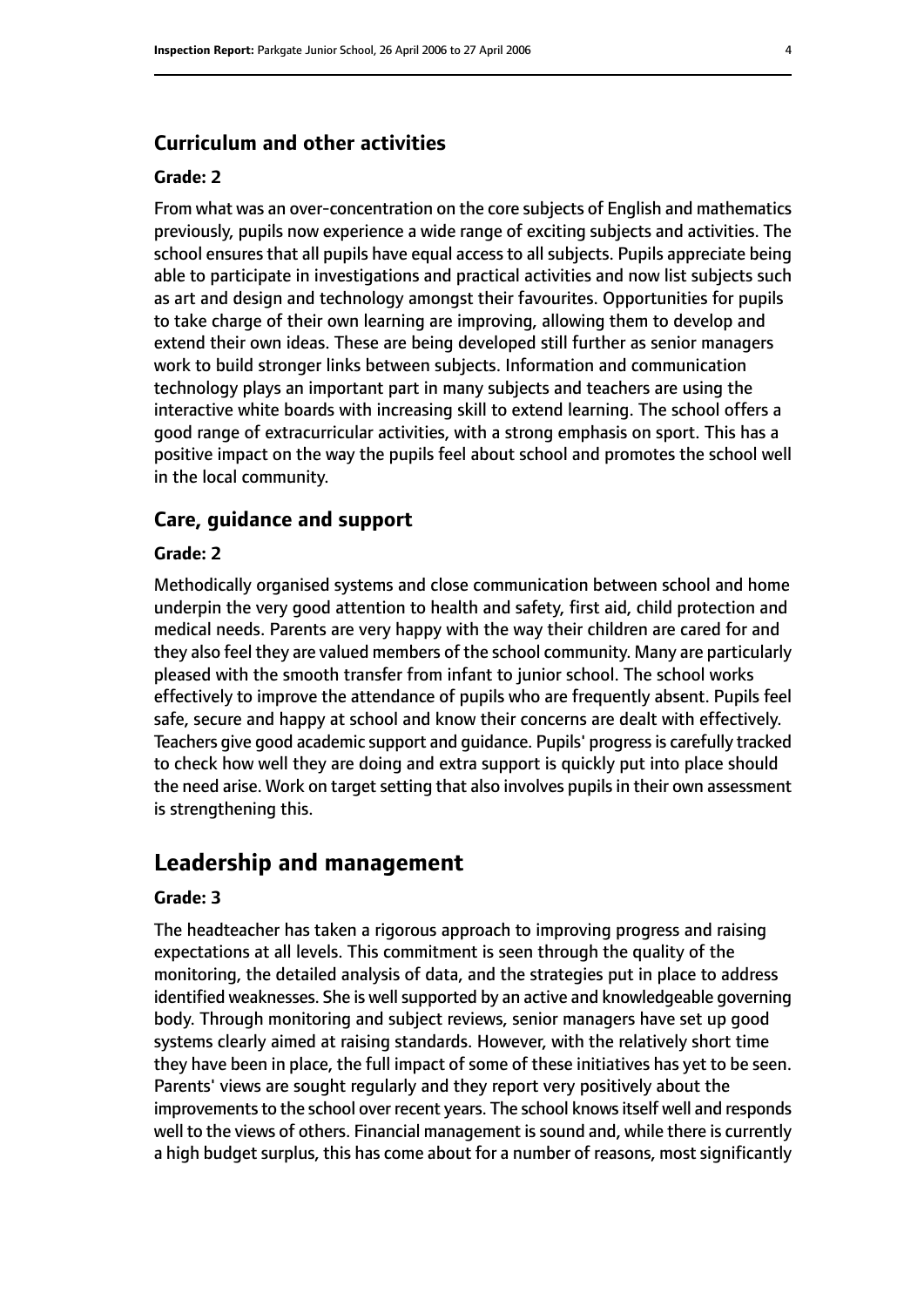through staff changes. However, this has been clearly targeted for the future within a good strategic development plan and the school gives satisfactory value for money. The good improvements the school has made since the last inspection show that it is well placed to continue improving.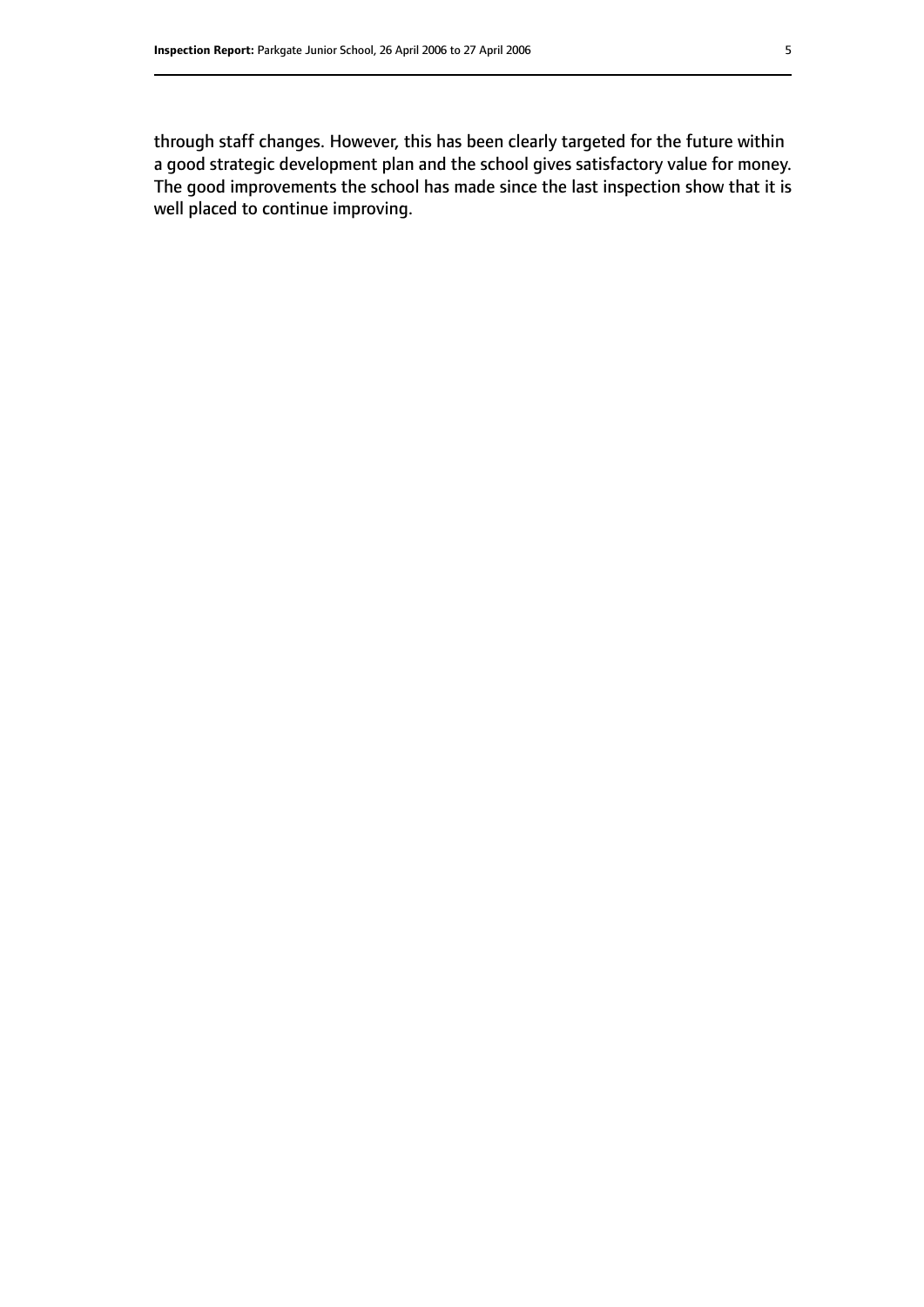**Any complaints about the inspection or the report should be made following the procedures set out inthe guidance 'Complaints about school inspection', whichis available from Ofsted's website: www.ofsted.gov.uk.**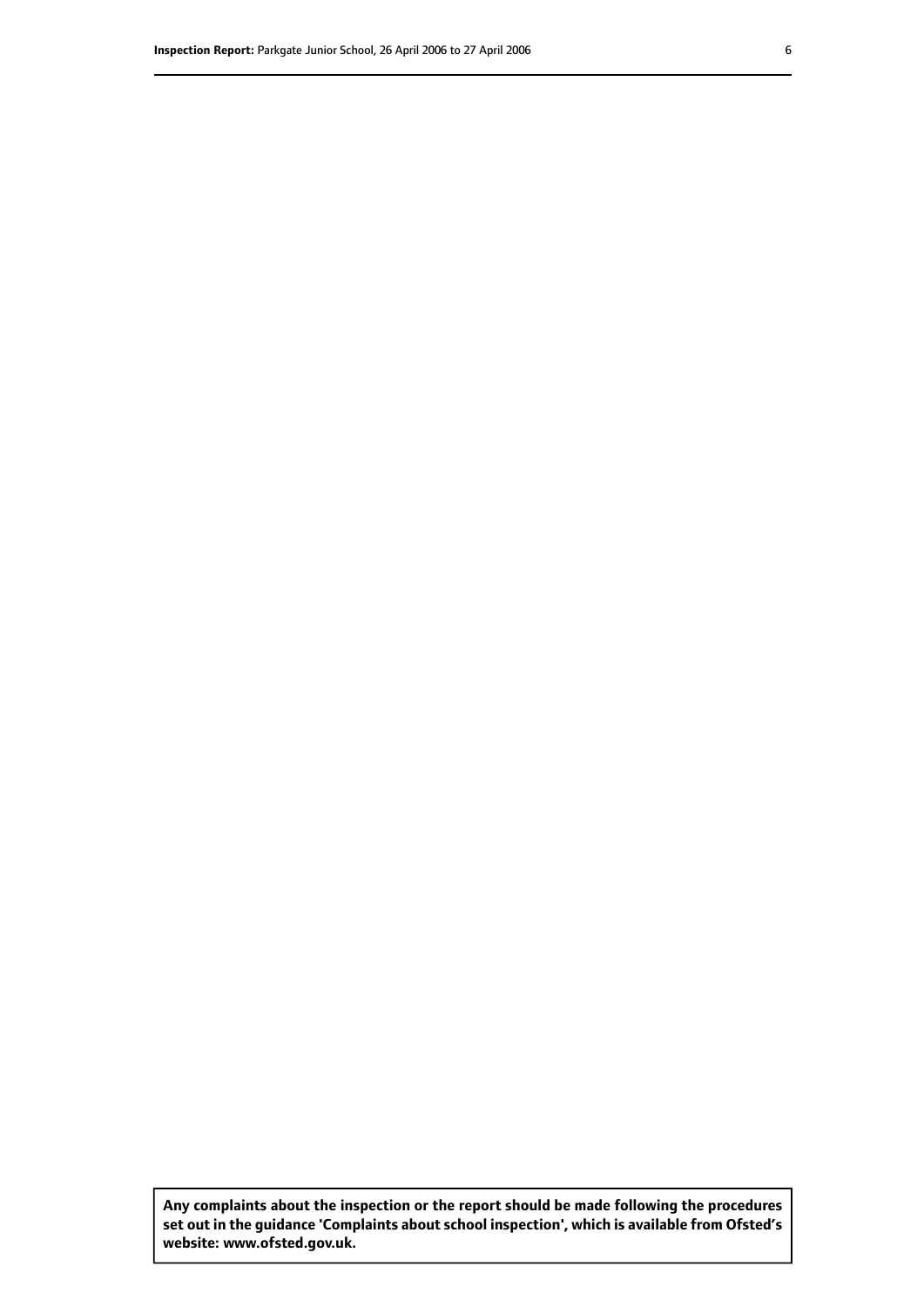# **Inspection judgements**

| Key to judgements: grade 1 is outstanding, grade 2 good, grade 3 | <b>School</b>  | $16-19$ |
|------------------------------------------------------------------|----------------|---------|
| satisfactory, and grade 4 inadequate                             | <b>Overall</b> |         |

#### **Overall effectiveness**

| How effective, efficient and inclusive is the provision of education,<br>integrated care and any extended services in meeting the needs of<br>learners? |     | NА        |
|---------------------------------------------------------------------------------------------------------------------------------------------------------|-----|-----------|
| How well does the school work in partnership with others to promote<br>learners' well-being?                                                            |     | NА        |
| The quality and standards in foundation stage                                                                                                           | ΝA  | <b>NA</b> |
| The effectiveness of the school's self-evaluation                                                                                                       |     | ΝA        |
| The capacity to make any necessary improvements                                                                                                         | Yes | NА        |
| Effective steps have been taken to promote improvement since the last<br>inspection                                                                     | Yes | ΝA        |

#### **Achievement and standards**

| How well do learners achieve?                                                                               | ΝA        |
|-------------------------------------------------------------------------------------------------------------|-----------|
| The standards <sup>1</sup> reached by learners                                                              | NА        |
| How well learners make progress, taking account of any significant variations<br>between groups of learners | <b>NA</b> |
| How well learners with learning difficulties and disabilities make progress                                 | <b>NA</b> |

#### **Personal development and well-being**

| How good is the overall personal development and well-being of the<br>learners?                                  | ΝA        |
|------------------------------------------------------------------------------------------------------------------|-----------|
|                                                                                                                  |           |
| The extent of learners' spiritual, moral, social and cultural development                                        | <b>NA</b> |
| The behaviour of learners                                                                                        | <b>NA</b> |
| The attendance of learners                                                                                       | <b>NA</b> |
| How well learners enjoy their education                                                                          | <b>NA</b> |
| The extent to which learners adopt safe practices                                                                | <b>NA</b> |
| The extent to which learners adopt healthy lifestyles                                                            | <b>NA</b> |
| The extent to which learners make a positive contribution to the community                                       | <b>NA</b> |
| How well learners develop workplace and other skills that will contribute to<br>their future economic well-being | <b>NA</b> |

#### **The quality of provision**

| How effective are teaching and learning in meeting the full range of<br>the learners' needs?          | ΝA |
|-------------------------------------------------------------------------------------------------------|----|
| How well do the curriculum and other activities meet the range of<br>needs and interests of learners? | ΝA |
| How well are learners cared for, guided and supported?                                                | NА |

 $^1$  Grade 1 - Exceptionally and consistently high; Grade 2 - Generally above average with none significantly below average; Grade 3 - Broadly average; Grade 4 - Exceptionally low.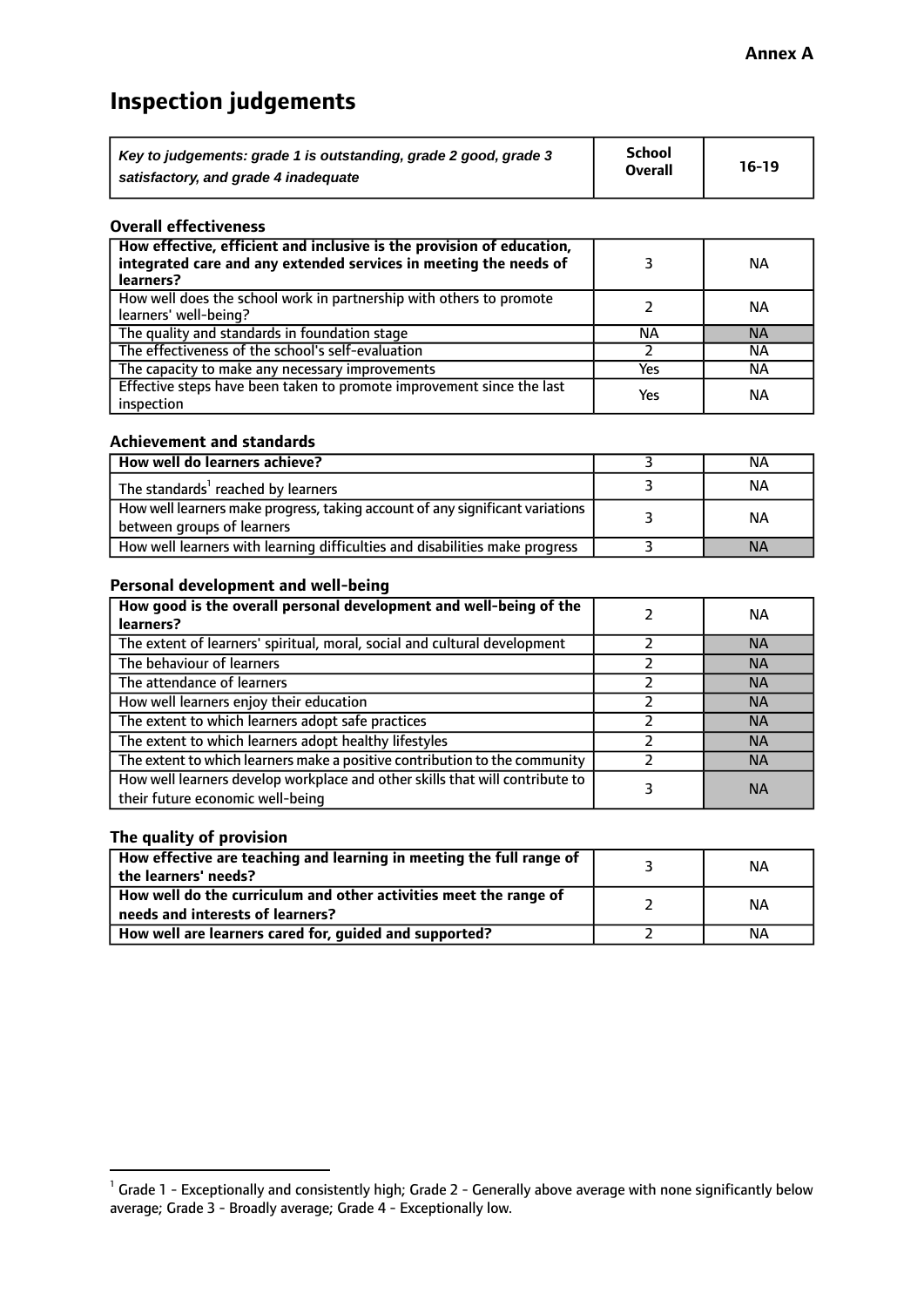#### **Leadership and management**

| How effective are leadership and management in raising achievement<br>and supporting all learners?                                              |     | NA.       |
|-------------------------------------------------------------------------------------------------------------------------------------------------|-----|-----------|
| How effectively leaders and managers at all levels set clear direction leading<br>to improvement and promote high quality of care and education |     | <b>NA</b> |
| How effectively performance is monitored, evaluated and improved to meet<br>challenging targets, through quality assurance and self-review      |     | <b>NA</b> |
| How well equality of opportunity is promoted and discrimination tackled so<br>that all learners achieve as well as they can                     |     | <b>NA</b> |
| How effectively and efficiently resources are deployed to achieve value for<br>money                                                            |     | <b>NA</b> |
| The extent to which governors and other supervisory boards discharge their<br>responsibilities                                                  |     | <b>NA</b> |
| The adequacy and suitability of staff to ensure that learners are protected                                                                     | Yes | <b>NA</b> |

| The extent to which schools enable learners to be healthy                                     |            |
|-----------------------------------------------------------------------------------------------|------------|
| Learners are encouraged and enabled to eat and drink healthily                                | Yes        |
| Learners are encouraged and enabled to take regular exercise                                  | Yes        |
| Learners are discouraged from smoking and substance abuse                                     | <b>Yes</b> |
| Learners are educated about sexual health                                                     | <b>Yes</b> |
| The extent to which providers ensure that learners stay safe                                  |            |
| Procedures for safequarding learners meet current government requirements                     | Yes        |
| Risk assessment procedures and related staff training are in place                            | Yes        |
| Action is taken to reduce anti-social behaviour, such as bullying and racism                  | <b>Yes</b> |
| Learners are taught about key risks and how to deal with them                                 | Yes        |
| The extent to which learners make a positive contribution                                     |            |
| Learners are helped to develop stable, positive relationships                                 | Yes        |
| Learners, individually and collectively, participate in making decisions that affect them     | Yes        |
| Learners are encouraged to initiate, participate in and manage activities in school and the   | <b>Yes</b> |
| wider community                                                                               |            |
| The extent to which schools enable learners to achieve economic well-being                    |            |
| There is provision to promote learners' basic skills                                          | Yes        |
| Learners have opportunities to develop enterprise skills and work in teams                    | Yes        |
| Careers education and quidance is provided to all learners in key stage 3 and 4 and the sixth | <b>NA</b>  |
| form                                                                                          |            |
| Education for all learners aged 14-19 provides an understanding of employment and the         | <b>NA</b>  |
| economy                                                                                       |            |